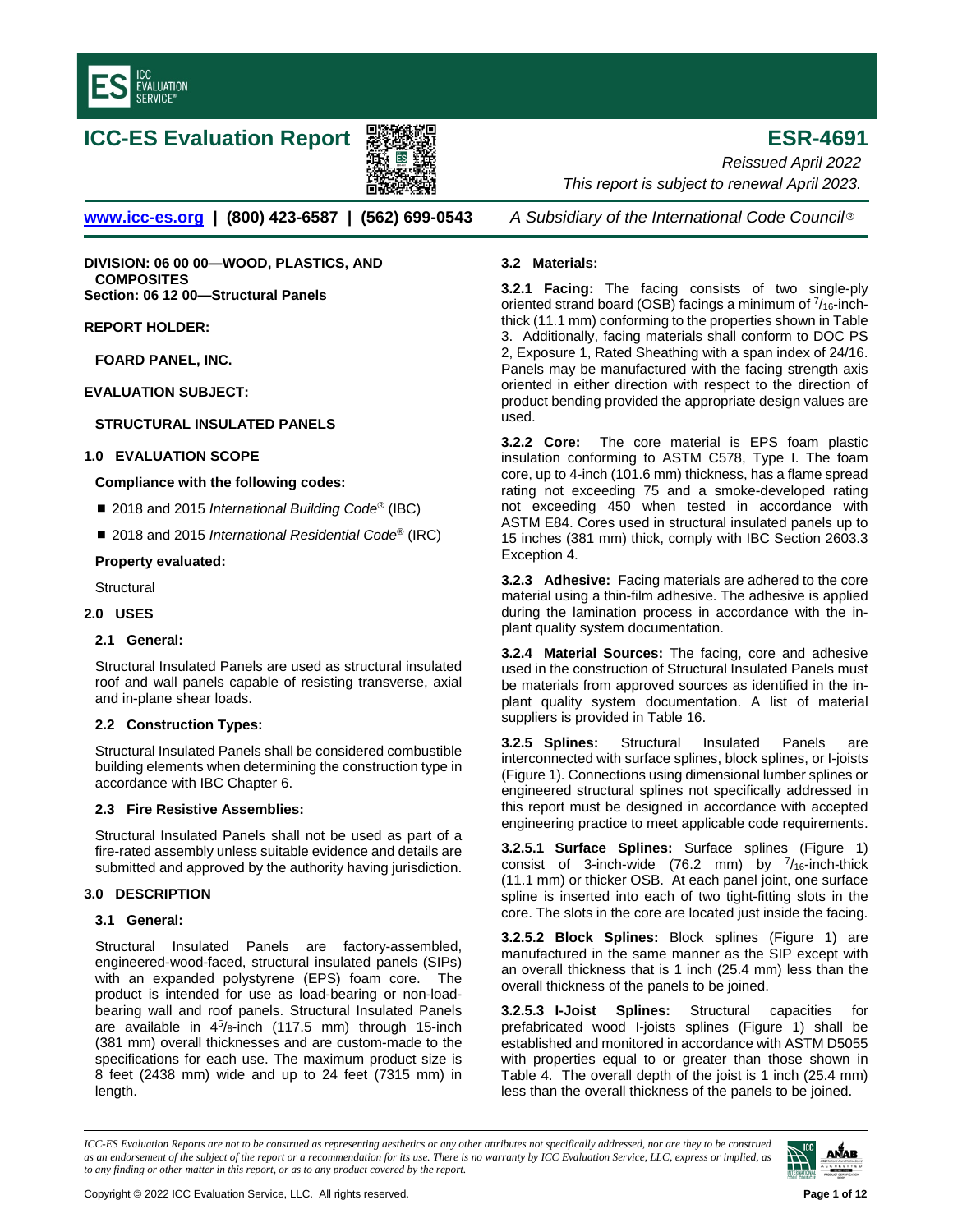# **4.0 DESIGN AND INSTALLATION**

# **4.1 Design:**

**4.1.1 Overall Structural System:** The scope of this report is limited to the evaluation of the SIP component. Panel connections and other details related to incorporation of the product into the overall structural system of a building are beyond the scope of this report.

**4.1.2 Design Approval:** Where required by the authority having jurisdiction, structures using Structural Insulated Panels shall be designed by a registered design professional. Construction documents, including engineering calculations and drawings providing floor plans, window details, door details and connector details, shall be submitted to the code official when application is made for a permit. The individual preparing such documents shall possess the necessary qualifications as required by the applicable code and the professional registration laws of the state where the construction is undertaken. Approved construction documents shall be available at all times on the jobsite during installation.

**4.1.3 Design Loads:** Design loads to be resisted by the product shall be as required under the applicable code. Loads on the panels shall not exceed the loads noted in this report. Where loading conditions result in superimposed stresses, the sum of the ratio of actual loads over allowable loads shall not exceed one. Calculations demonstrating that the loads applied are less than the allowable loads described in this report shall be submitted to the code official for approval.

**4.1.4 Allowable Loads:** Allowable axial, transverse and in-plane shear loads may be calculated using the panel properties provided in Tables 1, 2 and 4 or selected from Tables 5 through 15. For loading conditions not specifically addressed herein, structural members designed in accordance with accepted engineering practice shall be provided to meet applicable code requirements.

**4.1.5 Concentrated Loads:** Axial loads shall be applied to the product through continuous members such as structural insulated roof or floor panels or repetitive members such as joists, trusses or rafters spaced at regular intervals of 24 inches (610 mm) on center or less. Such members shall be fastened to a rim board or similar member to distribute the load to the product. For other loading conditions, reinforcement shall be provided. This reinforcement shall be designed in accordance with accepted engineering practice.

**4.1.6 Eccentric and Side Loads:** Axial loads shall be applied concentrically to the top of the product. Loads shall not be applied eccentrically or through framing attached to one side of the panel (such as balloon framing) except where additional engineering documentation is provided.

**4.1.7 Openings:** Openings in panels are permitted when the header depth is at least 12 inches (305 mm), and the interior of the opening is reinforced with minimum 0.42 SG lumber graded #2 around the perimeter, secured in place with not less than 0.131-inch x  $2^{1}/2$ -inch (2.9 mm x 63.5 mm) nails, spaced 6 inches (152 mm) on center. The panels are not used to resist in-plane shear loads. SIP splines are not permitted within 6 inches of the end of the header and are not permitted within the header. Allowable loads for maximum header spans of 36 inches may be selected from Tables 10 and 12. Allowable loads for maximum header spans of 72 inches (1829 mm) may be selected from Tables 11 and 13. Openings in panels beyond the scope of this report shall be reinforced with wood or steel designed in

accordance with accepted engineering practice to resist all loads applied to the opening as required by the adopted code. Details for door and window openings shall be provided to clarify the manner of supporting axial, transverse and/or in-plane shear loads at openings. Such details shall be subject to approval by the local authority having jurisdiction.

**4.1.8 In-Plane Shear Design:** Shear walls utilizing block or surface splines shall be sized to resist all code required wind and seismic loads without exceeding the allowable loads provided herein. Shear wall chords, hold-downs and connections to transfer shear forces between the wall and surrounding structure shall be designed in accordance with accepted engineering practice. Allowable strengths for SIP shear walls with structural splines along each panel edge shall be designed in accordance with accepted engineering practice and are subject to the limitations for wood sheathed shear walls.

**4.1.9 Seismic Design Categories A, B, and C:** Use of the shear wall configurations in Table 14 is limited to structures in Seismic Design Categories A, B and C. Where SIPs are used to resist seismic forces the following factors shall be used for design: Response Modification Coefficient, *R* = 2.0; System Overstrength Factor, *Ω<sup>0</sup>* = 2.5; Deflection Amplification Factor,  $C_d$  = 2.0. The maximum panel heightto-width ratio shall be 2:1.

**4.1.10 Horizontal Diaphragms:** Horizontal diaphragms shall be sized to resist all code required wind and seismic loads without exceeding the allowable loads provided herein. Diaphragm chords and connections to transfer shear forces between the diaphragm and surrounding structure shall be designed in accordance with accepted engineering practice. The maximum diaphragm length-to-width ratio shall not exceed 3:1.

**4.1.11 Combined Loads:** Panels subjected to any combination of transverse, axial or in-plane shear loads shall be analyzed utilizing a straight-line interaction.

**4.1.12 Panel Reinforcements:** Allowable transverse loads for panels reinforced with I-joists meeting the minimum properties shown in Table 4 are presented in Table 8. Panels reinforced with I-joists have not been evaluated for use in wall applications. Panels reinforced with I-joist splines may be designed in accordance with accepted engineering practice.

# **4.2 Installation:**

**4.2.1 General:** Structural Insulated Panels shall be fabricated, identified and erected in accordance with this report, the approved construction documents and the applicable codes. In the event of a conflict between the manufacturer's published installation instructions and this report, this report shall govern. Approved construction documents shall be available at all times on the jobsite during installation.

**4.2.2 Splines:** Structural Insulated Panels are interconnected at the panel edges through the use of a spline. The spline type may be of any configuration listed in Section 3.2.5 as required by the specific design. The spline shall be secured in place with not less than 0.131-inch x  $2<sup>1</sup>/2$ -inch (2.9 mm x 63.5 mm) nails, spaced 6 inches on center on both sides of the panel, or an approved equivalent fastener. All joints shall be sealed in accordance with the SIP manufacturer's installation instructions. Alternate spline connections may be required for panels subjected to inplane shear forces. Such panels shall be interconnected exactly as required in Tables 14 and 15 or as directed by the designer.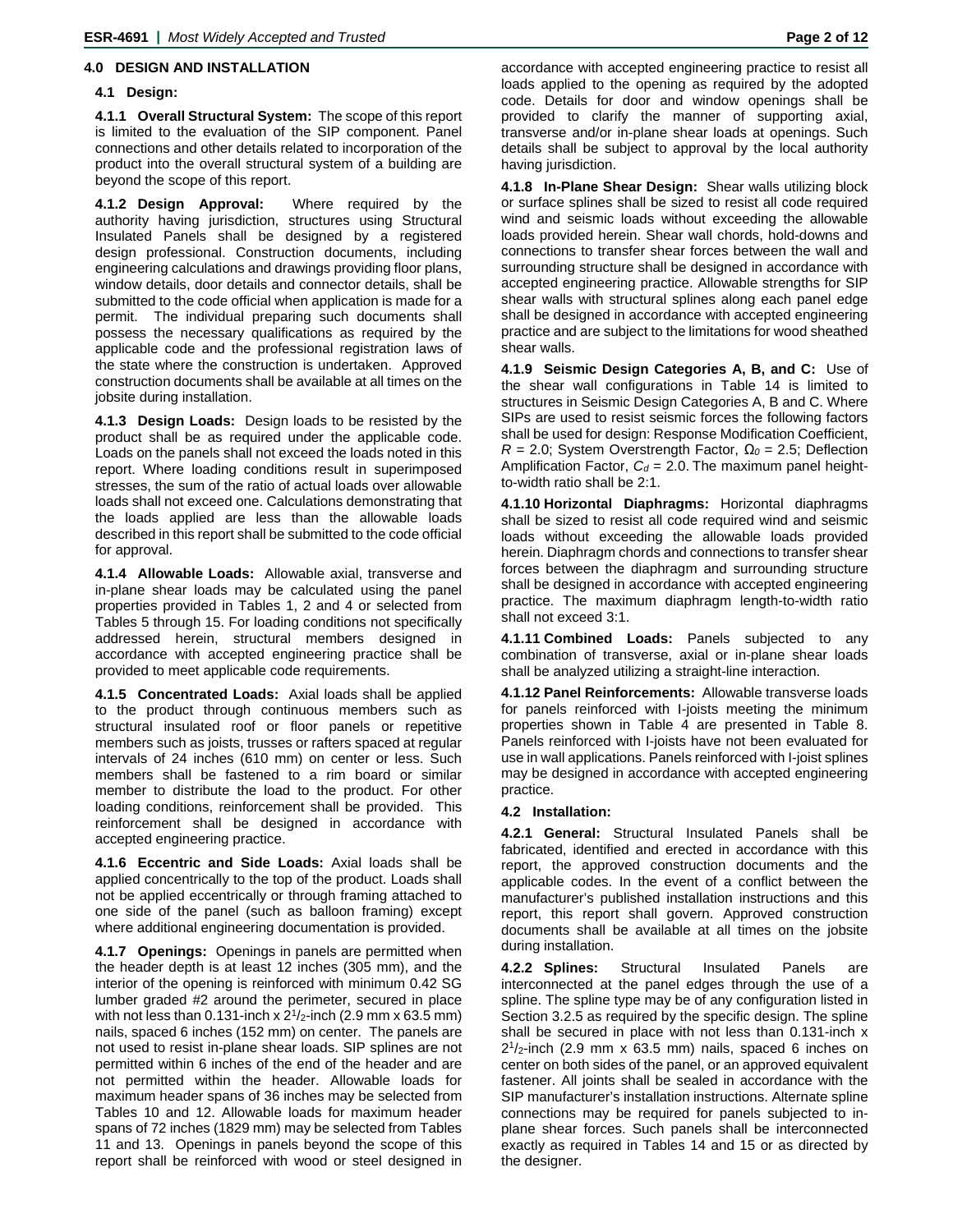**4.2.3 Plates:** The top and bottom plates of the panels shall be dimensional or engineered lumber sized to match the core thickness of the panel. The plates shall be secured using not less than 0.131-inch x  $2^{1}/2$ -inch (2.9 mm x 63.5 mm) nails, spaced 6 inches on center on both sides of the panel, or an approved equivalent fastener. A second top plate of  $1\frac{1}{8}$ -inch (29 mm) minimum thickness dimensional or engineered lumber with a specific gravity of 0.42 that is cut to the full thickness of the panel shall be secured to the first top plate using 0.131-inch x 3-inch (2.9 mm x 76 mm) nails or an approved equivalent fastener.

**4.2.4 Cutting and Notching:** No field cutting or routing of the panels shall be permitted except as shown on approved construction documents.

**4.2.5 Protection from Decay:** SIPs that rest on exterior foundation walls shall not be located within 8 inches of exposed earth. SIPs supported by concrete or masonry that is in direct contact with earth shall be protected from the concrete or masonry by a moisture barrier.

**4.2.6 Protection from Termites:** In areas subject to damage from termites, SIPs shall be protected from termites using an approved method. Panels shall not be installed below grade or in contact with earth.

**4.2.7 Heat-Producing Fixtures:** Heat-producing fixtures shall not be installed in the panels unless protected by a method approved by the code official or documented in test reports. This limitation shall not be interpreted to prohibit heat-producing elements with suitable protection.

**4.2.8 Plumbing Installation Restrictions:** Plumbing and waste lines may extend at right angles through the wall panels but are not permitted vertically within the core. Lines shall not interrupt splines or panel plates unless approved by a registered design professional.

# **4.2.9 Voids and Holes:**

**4.2.9.1 Voids in Core:** In lieu of openings designed in accordance with Section 4.1.7, the following voids are permitted. Voids may be provided in the panel core during fabrication at predetermined locations only. Voids parallel to the panel span shall be limited to a single 1-inch-maximumdiameter (25.4 mm) hole. Such voids shall be spaced a minimum of 4 feet (1219 mm) on center measured perpendicular to the panel span. Two  $1/2$ -inch-diameter (12.7 mm) holes may be substituted for the single 1-inch hole provided they are maintained parallel and within 2 inches of each other. Voids perpendicular to the panel span shall be limited to a single 1-inch-maximum-diameter (25.4 mm) hole placed not closer than 16 inches (406 mm) from the support. Additional voids in the same direction shall be spaced not less than 28 inches (711 mm) on center.

**4.2.9.2 Holes in Panels:** Holes may be placed in panels during fabrication at predetermined locations only. Holes shall be limited to 4 inches by 4 inches (102 mm by 102 mm) square. The minimum distance between holes shall not be less than 4 feet (1219 mm) on center measured perpendicular to the panel span and 24 inches (610 mm) on center measured parallel to the panel span. Not more than three holes shall be permitted in a single line parallel to the panel span. The holes may intersect voids permitted elsewhere in this report.

## **4.2.10 Panel Cladding:**

**4.2.10.1 Roof Covering:** The roof covering, underlayment and flashing shall comply with the applicable codes. All roofing materials must be installed in accordance with the manufacturer's installation instructions. The use of roof coverings requiring the application of heat during installation shall be reviewed and approved by a registered design professional.

**4.2.10.2 Exterior Wall Covering:** Panels shall be covered on the exterior by a water-resistive barrier as required by the applicable code. The water-resistive barrier shall be attached with flashing in such a manner as to provide a continuous water-resistive barrier behind the exterior wall veneer. The exterior facing of the SIP wall shall be covered with weather protection as required by the adopted building code or other approved materials.

**4.2.11 Interior Finish:** The SIP foam plastic core shall be separated from the interior of the building by an approved thermal barrier of ½-inch (12.7 mm) gypsum wallboard or equivalent thermal barrier where required by IBC Section 2603.4.

# **5.0 CONDITIONS OF USE**

The Structural Insulated Panels described in this report comply with, or are a suitable alternative to what is specified in, those codes listed in Section 1.0 of this report, subject to the following conditions:

- **5.1** Installation complies with this report and the approved construction documents.
- **5.2** This report applies only to the panel thicknesses specifically listed herein.
- **5.3** In-use panel heights/spans shall not exceed the values listed herein. Extrapolation beyond the values listed herein is not permitted.
- **5.4** The panels are manufactured at the production facility listed in Section 7.2 of this evaluation report.

## **6.0 EVIDENCE SUBMITTED**

- **6.1** Reports of axial load, transverse load, and in-plane racking shear tests of panels, conducted in accordance with the general guidelines of ASTM E72.
- **6.2** Reports of diaphragm tests of panels, conducted in accordance with ASTM E455.

## **7.0 IDENTIFICATION**

- **7.1** Structural Insulation Panels are identified with the following information:
- **7.1.1** The ICC-ES Evaluation Report number (ESR-4691).
- **7.1.2** Project or batch number
- **7.2** The report holder's contact information is the following:

**FOARD PANEL, INC. 53 STOW DRIVE WEST CHESTERFIELD, NEW HAMPSHIRE 03466**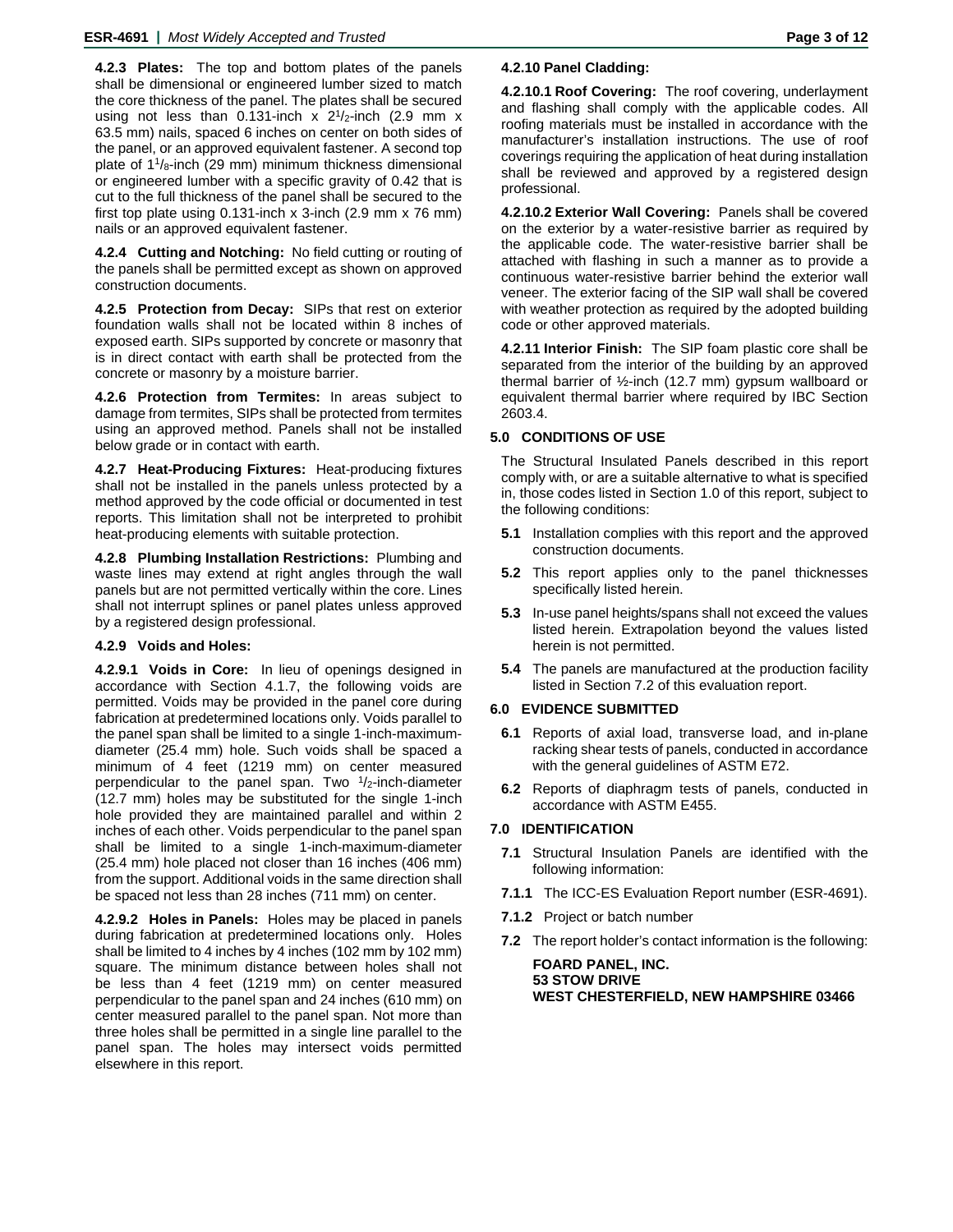| <b>Property</b>                                 | <b>Weak-Axis Bending</b> | <b>Strong-Axis Bending</b> |
|-------------------------------------------------|--------------------------|----------------------------|
| Allowable Tensile Stress, $F_t$ (psi)           | 245                      | 495                        |
| Allowable Compressive Stress, $F_c$ (psi)       | 340                      | 580                        |
| Elastic Modulus (Bending), E <sub>b</sub> (psi) | 738900                   | 658800                     |
| Shear Modulus, G (psi)                          | 270                      | 405                        |
| Allowable Core Shear Stress, $F_v$ (psi)        | 4.5                      | 5.0                        |
| Core Compressive Modulus, $E_c$ (psi)           | 360                      | 360                        |
| Reference Depth, h <sub>o</sub> (in.)           | 4.625                    | 4.625                      |
| Shear Depth Factor Exponent, m                  | 0.84                     | 0.86                       |
| Face Peeling Factor, C <sub>p</sub>             | 0.4                      | 0.4                        |

#### **TABLE 1—BASIC PROPERTIES1**

For **SI:** 1 inch = 25.4 mm; 1 psi = 6894.8 Pa.<br><sup>1</sup> All properties are based on a minimum panel width of 24-in.

| Panel<br>Thickness, h<br>(in.) | Core<br>Thickness, c<br>(in.) | Dead<br>Weight, $w_d$<br>(psf) | Facing<br>Area. $A_t$<br>$(in.^2/ft)$ | Shear<br>Area, $A_{\nu}$<br>$(in.^2/ft)$ | <b>Moment of</b><br>Inertia. I<br>(in.4ft) | <b>Section</b><br>Modulus, S<br>(in.3/ft) | <b>Radius of</b><br>Gyration, r<br>(in.) | Centroid-<br>to-Facing<br>Dist., $y_c$<br>(in.) |
|--------------------------------|-------------------------------|--------------------------------|---------------------------------------|------------------------------------------|--------------------------------------------|-------------------------------------------|------------------------------------------|-------------------------------------------------|
| 4.625                          | 3.75                          | 3.2                            | 10.5                                  | 50.3                                     | 46.0                                       | 19.9                                      | 2.09                                     | 2.31                                            |
| 6.50                           | 5.625                         | 3.3                            | 10.5                                  | 72.8                                     | 96.5                                       | 29.7                                      | 3.03                                     | 3.25                                            |
| 8.25                           | 7.375                         | 3.5                            | 10.5                                  | 93.8                                     | 160.2                                      | 38.8                                      | 3.91                                     | 4.13                                            |
| 10.25                          | 9.375                         | 3.6                            | 10.5                                  | 117.8                                    | 252.7                                      | 49.3                                      | $\overline{\phantom{m}}$                 | --                                              |
| 12.25                          | 11.375                        | 3.8                            | 10.5                                  | 141.8                                    | 366.3                                      | 59.8                                      | $\overline{\phantom{a}}$                 | $- -$                                           |
| 15                             | 14.125                        | 4.0                            | 10.5                                  | 174.8                                    | 556.7                                      | 74.2                                      | $- -$                                    |                                                 |

#### **TABLE 2—SECTION PROPERTIES**

For SI: 1 inch = 25.4 mm; 1 foot = 304.8 mm; 1 psf = 47.88 Pa.; 1 in.<sup>2</sup>/ft = 2116.66mm<sup>2</sup>/m 1 in.<sup>3</sup> = 16387.064 mm<sup>3</sup>; 1 in.<sup>4</sup>/ft = 1365588.67mm<sup>4</sup>/m

#### **TABLE 3—OSB FACING MINIMUM PROPERTIES**

| <b>Thickness</b><br>(in.) | <b>Flatwise Stiffness</b><br>$(Ib-fn.^2/ft)$ |        | (lb <sub>r</sub> -in./ft) | <b>Flatwise Strength</b> | Tension<br>$(Ib_i/ft)$ | Density<br>(pcf) |    |
|---------------------------|----------------------------------------------|--------|---------------------------|--------------------------|------------------------|------------------|----|
|                           | Alona                                        | Across | Alona                     | Across                   | Alona                  | Across           |    |
| 7/16                      | 54.700                                       | 27,100 | 950                       | 870                      | 6.800                  | 6.500            | 35 |

For SI: 1 inch = 25.4 mm; 1 foot = 304.8 mm; 1 lbf = 4.448 N; 1 pcf = 0.006366 N/m<sup>3</sup>; 1 lbf-in/ft = 370.833 N-mm/m; 1 lbf/ft = 14.59 N/m; 1 lb<sub>f</sub>-in.<sup>2</sup>/ft = 9419.167 N-mm/m

| TABLE 4—MINIMUM I-JOIST PROPERTIES FOR USE AS REINFORCEMENTS' |  |  |
|---------------------------------------------------------------|--|--|
|---------------------------------------------------------------|--|--|

| <b>Depth</b> | <b>Bending Stiffness</b>                               | <b>Moment Capacity</b><br>М | <b>Shear Capacity</b> | <b>Coefficient of Shear Deflection</b> |
|--------------|--------------------------------------------------------|-----------------------------|-----------------------|----------------------------------------|
| (in.)        | (lb <sub>f</sub> -in. <sup>2</sup> ) x 10 <sup>6</sup> | $(Ib_f-ft)$                 | (Ib)                  | (lb <sub>f</sub> ) x $10^6$            |
| 9.25         | 185                                                    | 2715                        | 1155                  | 4.81                                   |
| 11.25        | 296                                                    | 3410                        | 1405                  | 5.85                                   |
| 14           | 482                                                    | 4270                        | 1710                  | 7.28                                   |

For **SI:** 1 inch = 25.4 mm; 1 foot = 304.8 mm; 1 lbf = 4.448 N; 1lbf-in.2 = 2870.962 N-mm

<sup>1</sup> Properties are based on certification in accordance with ASTM D5055 or equivalent.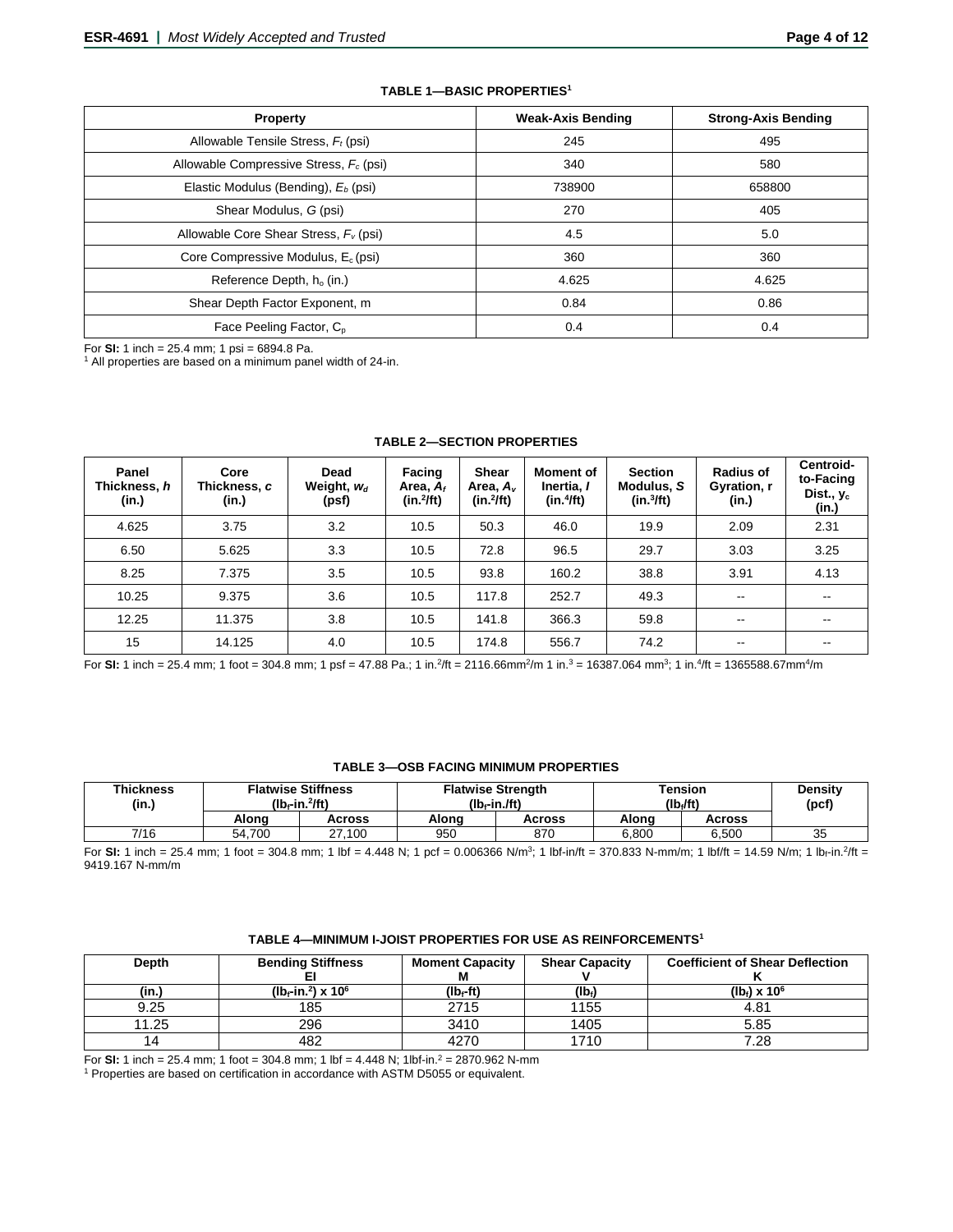|             |                          | <b>PANEL THICKNESS</b><br>(inch) |                          |                          |                               |                          |       |                               |       |  |  |  |  |  |
|-------------|--------------------------|----------------------------------|--------------------------|--------------------------|-------------------------------|--------------------------|-------|-------------------------------|-------|--|--|--|--|--|
| Panel       |                          | $4^{5}/_{8}$                     |                          |                          | $6^{1}/_{2}$                  |                          |       | $8^{1}/_{4}$                  |       |  |  |  |  |  |
| Length (ft) |                          | Deflection Limit <sup>2</sup>    |                          |                          | Deflection Limit <sup>2</sup> |                          |       | Deflection Limit <sup>2</sup> |       |  |  |  |  |  |
|             | L/180                    | L/240                            | L/360                    | L/180                    | L/240                         | L/360                    | L/180 | L/240                         | L/360 |  |  |  |  |  |
| $8$ WAB $3$ | 50                       | 40                               | 27                       | 73                       | 64                            | 43                       | 80    | 80                            | 58    |  |  |  |  |  |
| 8           | 68                       | 51                               | 34                       | 82                       | 82                            | 56                       | 90    | 90                            | 78    |  |  |  |  |  |
| 10          | 45                       | 33                               | 22                       | 63                       | 57                            | 38                       | 68    | 68                            | 54    |  |  |  |  |  |
| 12          | 30                       | 23                               | 15                       | 51                       | 40                            | 27                       | 55    | 55                            | 39    |  |  |  |  |  |
| 14          | 21                       | 16                               | $\overline{\phantom{m}}$ | 39                       | 29                            | 19                       | 46    | 43                            | 29    |  |  |  |  |  |
| 16          | $\overline{\phantom{a}}$ | $\sim$ $\sim$                    | $\overline{\phantom{a}}$ | 29                       | 22                            | 14                       | 40    | 33                            | 22    |  |  |  |  |  |
| 18          | $\overline{\phantom{a}}$ | $\sim$ $\sim$                    | $\overline{\phantom{a}}$ | 22                       | 16                            | $- -$                    | 34    | 25                            | 17    |  |  |  |  |  |
| 20          | $\overline{\phantom{m}}$ | $\sim$ $\sim$                    | $\overline{\phantom{a}}$ | $- -$                    | $\overline{\phantom{m}}$      | $\overline{\phantom{m}}$ | 26    | 20                            | 13    |  |  |  |  |  |
| 22          | $\overline{\phantom{m}}$ | $\overline{\phantom{m}}$         | $\overline{\phantom{a}}$ | $\overline{\phantom{a}}$ | --                            | $\overline{\phantom{a}}$ | 21    | 15                            | --    |  |  |  |  |  |
| 24          | --                       | --                               | $- -$                    | --                       | --                            | $\overline{\phantom{a}}$ | 17    | 12                            | $- -$ |  |  |  |  |  |

#### **TABLE 5—ALLOWABLE ROOF UNIFORM TRANSVERSE LOADS, BLOCKED BEARING, SHORT DURATION (PSF) 1, 4**

For **SI:** 1 inch = 25.4 mm; 1 foot = 304.8 mm; 1 psf = 47.88 Pa.

*See Table 6 for notes.*

|                     |       |                               |       |       | <b>PANEL THICKNESS</b>        |       |       |                               |       |
|---------------------|-------|-------------------------------|-------|-------|-------------------------------|-------|-------|-------------------------------|-------|
|                     |       |                               |       |       | (inch)                        |       |       |                               |       |
| <b>Panel Length</b> |       | $10^{1}/_{4}$                 |       |       | $12^{1}/_{4}$                 |       |       | 15                            |       |
| (f <sub>t</sub> )   |       | Deflection Limit <sup>2</sup> |       |       | Deflection Limit <sup>2</sup> |       |       | Deflection Limit <sup>2</sup> |       |
|                     | L/180 | L/240                         | L/360 | L/180 | L/240                         | L/360 | L/180 | L/240                         | L/360 |
| $8$ WAB $3$         | 88    | 88                            | 75    | 93    | 96                            | 96    | 108   | 108                           | 108   |
| 8                   | 98    | 98                            | 98    | 107   | 107                           | 107   | 121   | 121                           | 121   |
| 10                  | 73    | 73                            | 73    | 79    | 79                            | 79    | 87    | 87                            | 87    |
| 12                  | 59    | 59                            | 54    | 63    | 63                            | 63    | 68    | 68                            | 68    |
| 14                  | 49    | 49                            | 41    | 52    | 52                            | 52    | 56    | 56                            | 56    |
| 16                  | 42    | 42                            | 31    | 44    | 44                            | 41    | 47    | 47                            | 47    |
| 18                  | 37    | 36                            | 24    | 39    | 39                            | 32    | 41    | 41                            | 41    |
| 20                  | 32    | 29                            | 19    | 34    | 34                            | 26    | 36    | 36                            | 36    |
| 22                  | 29    | 23                            | 15    | 31    | 31                            | 21    | 33    | 33                            | 29    |
| 24                  | 25    | 19                            | 12    | 28    | 26                            | 17    | 29    | 29                            | 24    |

#### **TABLE 6—ALLOWABLE ROOF UNIFORM TRANSVERSE LOADS, BLOCKED BEARING, SHORT DURATION (PSF) 1, 4**

For **SI:** 1 inch = 25.4 mm; 1 foot = 304.8 mm; 1 psf = 47.88 Pa.

<sup>1</sup> Table values assume a simply supported panel with  $1\frac{1}{2}$  in. of continuous bearing on facing at supports (C<sub>p</sub> = 1.0) with solid wood plates at bearing locations. Values do not include the dead weight of the panel.

<sup>2</sup> Deflection limit shall be selected by building designer based on the serviceability requirements of the structure and the requirements of adopted building code. Values are based on loads of short duration only and do not consider the effects of creep.

<sup>3</sup> Tabulated values are based on the strong-axis of the facing material oriented parallel to the direction of panel bending. WAB indicates weak-axis bending of the facing material; the strong-axis of the facing material is oriented perpendicular to the direction of panel bending.

<sup>4</sup> Permanent loads, such as dead load, shall not exceed 0.50 times the tabulated load.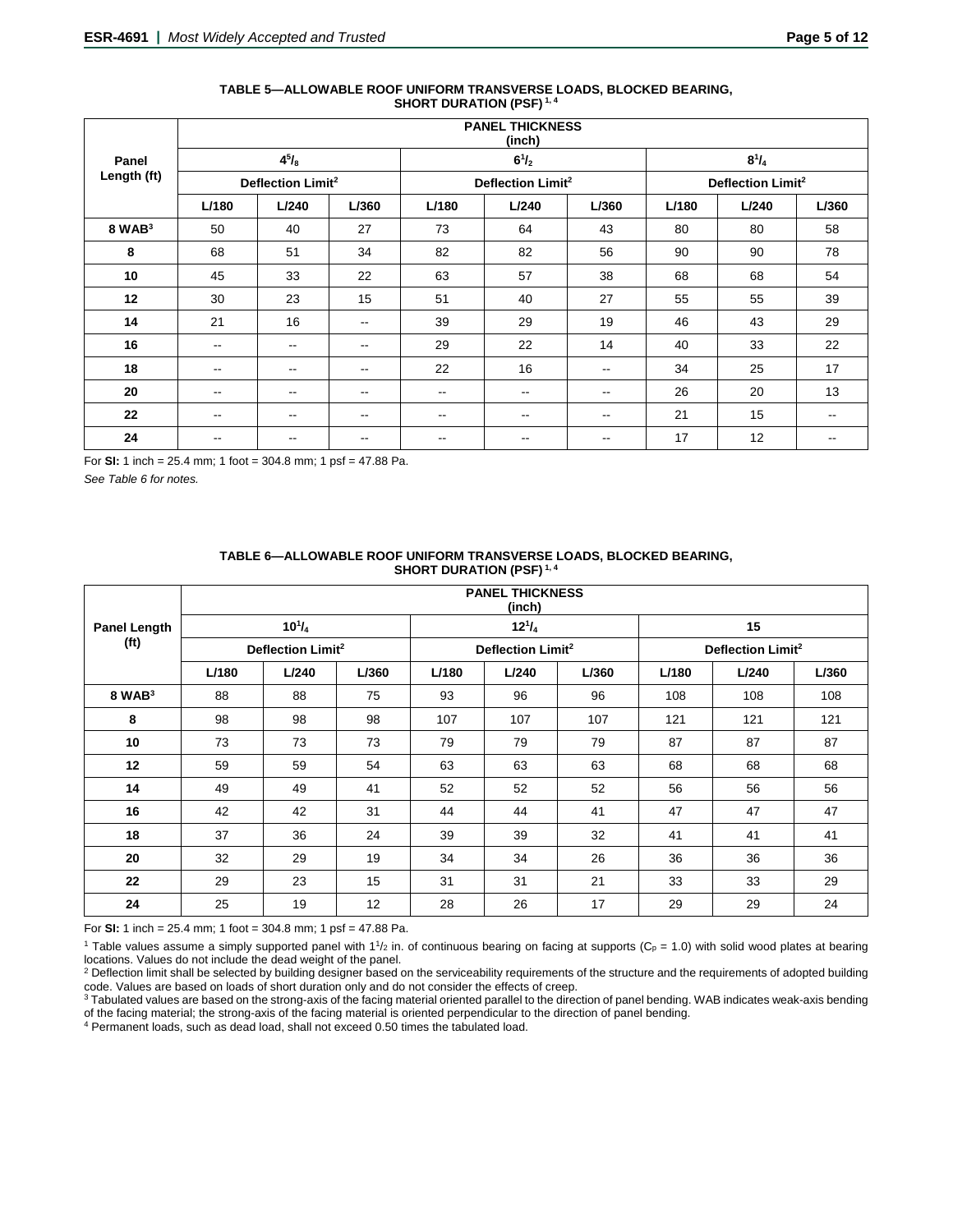|             |                          | PANEL INIUNNESS<br>(inch)     |                          |                          |                               |       |       |                               |       |  |  |  |  |
|-------------|--------------------------|-------------------------------|--------------------------|--------------------------|-------------------------------|-------|-------|-------------------------------|-------|--|--|--|--|
| Panel       |                          | $4^{5}/_{8}$                  |                          |                          | $6^{1}_{2}$                   |       |       | $8^{1}/_{4}$                  |       |  |  |  |  |
| Length (ft) |                          | Deflection Limit <sup>2</sup> |                          |                          | Deflection Limit <sup>2</sup> |       |       | Deflection Limit <sup>2</sup> |       |  |  |  |  |
|             | L/180                    | L/240                         | L/360                    | L/180                    | L/240                         | L/360 | L/180 | L/240                         | L/360 |  |  |  |  |
| $8$ WAB $3$ | 22                       | 22                            | 22                       | 24                       | 24                            | 24    | 25    | 25                            | 25    |  |  |  |  |
| 8           | 25                       | 25                            | 25                       | 27                       | 27                            | 27    | 28    | 28                            | 28    |  |  |  |  |
| 10          | 20                       | 20                            | 20                       | 21                       | 21                            | 21    | 23    | 23                            | 23    |  |  |  |  |
| 12          | 16                       | 16                            | 15                       | 18                       | 18                            | 18    | 19    | 19                            | 19    |  |  |  |  |
| 14          | 14                       | 14                            | $\sim$ $\sim$            | 15                       | 15                            | 15    | 16    | 16                            | 16    |  |  |  |  |
| 16          | $\overline{\phantom{m}}$ | --                            | $\overline{\phantom{m}}$ | 13                       | 13                            | 13    | 14    | 14                            | 14    |  |  |  |  |
| 18          | $\overline{\phantom{m}}$ | $- -$                         | $\overline{\phantom{a}}$ | 12                       | 12                            | 11    | 12    | 12                            | 12    |  |  |  |  |
| 20          | $\overline{\phantom{m}}$ | --                            | $\overline{\phantom{m}}$ | $\overline{\phantom{m}}$ | --                            | $- -$ | 11    | 11                            | 11    |  |  |  |  |

#### **TABLE 7—ALLOWABLE WALL UNIFORM TRANSVERSE LOADS (PSF) 1, 4**

**PANEL THICKNESS**

For **SI:** 1 inch = 25.4 mm; 1 foot = 304.8 mm; 1 psf = 47.88 Pa.

<sup>1</sup> Table values represent wall panel capacities (4<sup>5</sup>/8-in., 6<sup>1</sup>/2-in. and 8<sup>1</sup>/4-in. thickness panels only) utilizing a zero bearing configuration (Figure 2). Allowable

loads are determined based on C<sub>p</sub> reported in Table 1.<br><sup>2</sup> Deflection limit shall be selected by building designer based on the serviceability requirements of the structure and the requirements of adopted building code. Values are based on loads of short duration only and do not consider the effects of creep.

<sup>3</sup> Tabulated values are based on the strong-axis of the facing material oriented parallel to the direction of panel bending. WAB indicates weak-axis bending of the facing material; the strong-axis of the facing material is oriented perpendicular to the direction of panel bending.

<sup>4</sup> Permanent loads, such as dead load, shall not exceed 0.50 times the tabulated load.

# **TABLE 8—ALLOWABLE UNIFORM TRANSVERSE LOADS WITH I-JOIST REINFORCEMENTS (PSF) 1, 3, 4**

|             |       | <b>PANEL THICKNESS</b><br>(inch)                  |     |       |                                  |       |       |                               |       |  |  |  |  |  |
|-------------|-------|---------------------------------------------------|-----|-------|----------------------------------|-------|-------|-------------------------------|-------|--|--|--|--|--|
| Panel       |       | 10 <sup>1</sup> / <sub>4</sub> -in. SIP thickness |     |       | $12^{1}/_{4}$ -in. SIP thickness |       |       | 15-in. SIP thickness          |       |  |  |  |  |  |
| Length (ft) |       | Deflection Limit <sup>2</sup>                     |     |       | Deflection Limit <sup>2</sup>    |       |       | Deflection Limit <sup>2</sup> |       |  |  |  |  |  |
|             | L/180 | L/240<br>L/360                                    |     | L/180 | L/240                            | L/360 | L/180 | L/240                         | L/360 |  |  |  |  |  |
| 8           | 115   | 115                                               | 115 | 124   | 124                              | 124   | 123   | 123                           | 123   |  |  |  |  |  |
| 10          | 92    | 92                                                | 92  | 99    | 99                               | 99    | 98    | 98                            | 98    |  |  |  |  |  |
| 12          | 76    | 76                                                | 76  | 82    | 82                               | 82    | 82    | 82                            | 82    |  |  |  |  |  |
| 14          | 65    | 65                                                | 65  | 71    | 71                               | 71    | 70    | 70                            | 70    |  |  |  |  |  |
| 16          | 57    | 57                                                | 57  | 62    | 62                               | 62    | 61    | 61                            | 61    |  |  |  |  |  |
| 18          | 51    | 51                                                | 44  | 55    | 55                               | 55    | 54    | 54                            | 54    |  |  |  |  |  |
| 20          | 46    | 46                                                | 33  | 49    | 49                               | 48    | 48    | 48                            | 48    |  |  |  |  |  |
| 22          | 41    | 38                                                | 25  | 45    | 45                               | 37    | 44    | 44                            | 44    |  |  |  |  |  |
| 24          | 36    | 30                                                | 20  | 41    | 41                               | 29    | 41    | 41                            | 41    |  |  |  |  |  |

For **SI:** 1 inch = 25.4 mm; 1 foot = 304.8 mm; 1 psf = 47.88 Pa.

 $1$  Values assume a simply supported panel with  $11/2$  in. of continuous bearing on facing at supports. Values do not include the dead weight of the panel. <sup>2</sup> Deflection limit shall be selected by building designer based on the serviceability requirements of the structure and the requirements of adopted building code. Values are based on loads of short duration only and do not consider the effects of creep.

<sup>3</sup> Tabulated values are based on the strong-axis of the facing material oriented parallel to the direction of panel bending.

<sup>4</sup> Permanent loads, such as dead load, shall not exceed 0.50 times the tabulated load.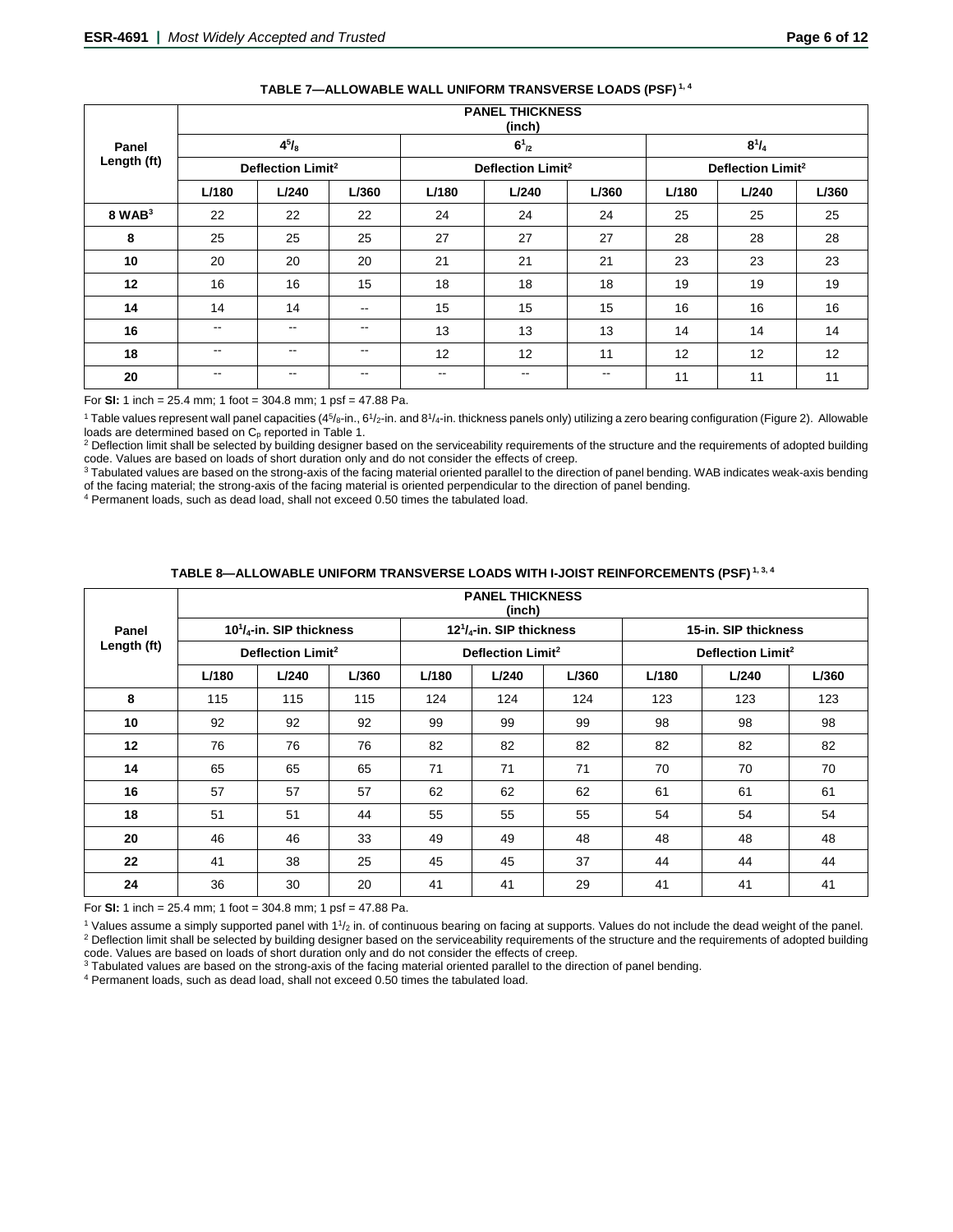|                              |                          | $\sim$                           |              |
|------------------------------|--------------------------|----------------------------------|--------------|
| <b>Lateral Brace Spacing</b> |                          | <b>PANEL THICKNESS</b><br>(inch) |              |
| (ft)                         | $4^{5}/_{8}$             | $6^{1}/_{2}$                     | $8^{1}/_{4}$ |
| 8 WAB <sup>5</sup>           | 2320                     | 2470                             | 2530         |
| 8                            | 3630                     | 4070                             | 4240         |
| 10                           | 3260                     | 3890                             | 4130         |
| 12                           | 2810                     | 3660                             | 4000         |
| 14                           | $\overline{\phantom{a}}$ | 3390                             | 3830         |
| 16                           | $\overline{\phantom{a}}$ | 3090                             | 3640         |
| 18                           | $\overline{\phantom{a}}$ | 2790                             | 3430         |
| 20                           | $\overline{\phantom{a}}$ | $-$                              | 3190         |
|                              |                          |                                  |              |

#### **TABLE 9—ALLOWABLE AXIAL LOADS (PLF) 1,2,3,4**

For **SI:** 1 inch = 25.4 mm; 1 foot = 304.8 mm; 1 PLF = 14.59 N/m.

<sup>1</sup> Permanent loads, such as dead load, shall not exceed 0.50 times the tabulated load.

<sup>2</sup> All values are for normal duration and may not be increased for other durations.

<sup>3</sup> Axial loads shall be applied concentrically to the top of the panel through repetitive members spaced not more than 24-in. on center. Such members shall be fastened to a rim board or similar member to distribute along the top of the SIP.

4 The ends of both facings must bear on the supporting foundation or structure to achieve the tabulated axial loads.

5 Tabulated values are based on the strong-axis of the facing material oriented parallel to the direction of panel bending. WAB indicates weak-axis bending of the facing material; the strong-axis of the facing material is oriented perpendicular to the direction of panel bending.

## **TABLE 10—ALLOWABLE UNIFORM TRANSVERSE LOADS FOR SIPS WITH OPENINGS, 36-IN. MAXIMUM SPAN (PSF) 1,4,5,6**

|                                          |                          | <b>PANEL THICKNESS</b><br>(inch) |                          |                          |                               |                          |       |                               |       |  |  |  |  |  |
|------------------------------------------|--------------------------|----------------------------------|--------------------------|--------------------------|-------------------------------|--------------------------|-------|-------------------------------|-------|--|--|--|--|--|
| <b>Panel Length</b><br>(f <sub>t</sub> ) |                          | $4^{5}/_{8}$                     |                          |                          | $6^{1}/_{2}$                  |                          |       | $8^{1}/_{4}$                  |       |  |  |  |  |  |
|                                          |                          | Deflection Limit <sup>2</sup>    |                          |                          | Deflection Limit <sup>2</sup> |                          |       | Deflection Limit <sup>2</sup> |       |  |  |  |  |  |
|                                          | L/180                    | L/240                            | L/360                    | L/180                    | L/240                         | L/360                    | L/180 | L/240                         | L/360 |  |  |  |  |  |
| $8$ WAB $3$                              | 23                       | 17                               | 11                       | 42                       | 31                            | 21                       | 62    | 47                            | 31    |  |  |  |  |  |
| 8                                        | 31                       | 23                               | 15                       | 57                       | 43                            | 28                       | 75    | 65                            | 43    |  |  |  |  |  |
| 10                                       | 17                       | 13                               | 8                        | 33                       | 25                            | 16                       | 48    | 39                            | 26    |  |  |  |  |  |
| 12                                       | 10                       | 8                                | 5                        | 21                       | 16                            | 10                       | 33    | 25                            | 16    |  |  |  |  |  |
| 14                                       | $\overline{7}$           | 5                                | $-$                      | 14                       | 10                            | $\overline{7}$           | 22    | 16                            | 11    |  |  |  |  |  |
| 16                                       | $\overline{\phantom{m}}$ | --                               | $-$                      | 9                        | 7                             | $\overline{\phantom{m}}$ | 15    | 11                            | 7     |  |  |  |  |  |
| 18                                       | $\overline{\phantom{m}}$ | --                               | $\overline{\phantom{m}}$ | 7                        | 5                             | $\overline{\phantom{m}}$ | 11    | 8                             | 5     |  |  |  |  |  |
| 20                                       | $- -$                    | $- -$                            | $\overline{\phantom{m}}$ | $\overline{\phantom{m}}$ | --                            | $\overline{\phantom{m}}$ | 8     | 6                             | --    |  |  |  |  |  |

For **SI:** 1 inch = 25.4 mm; 1 foot = 304.8 mm; 1 psf = 47.88 Pa.

*See Table 11 for notes.*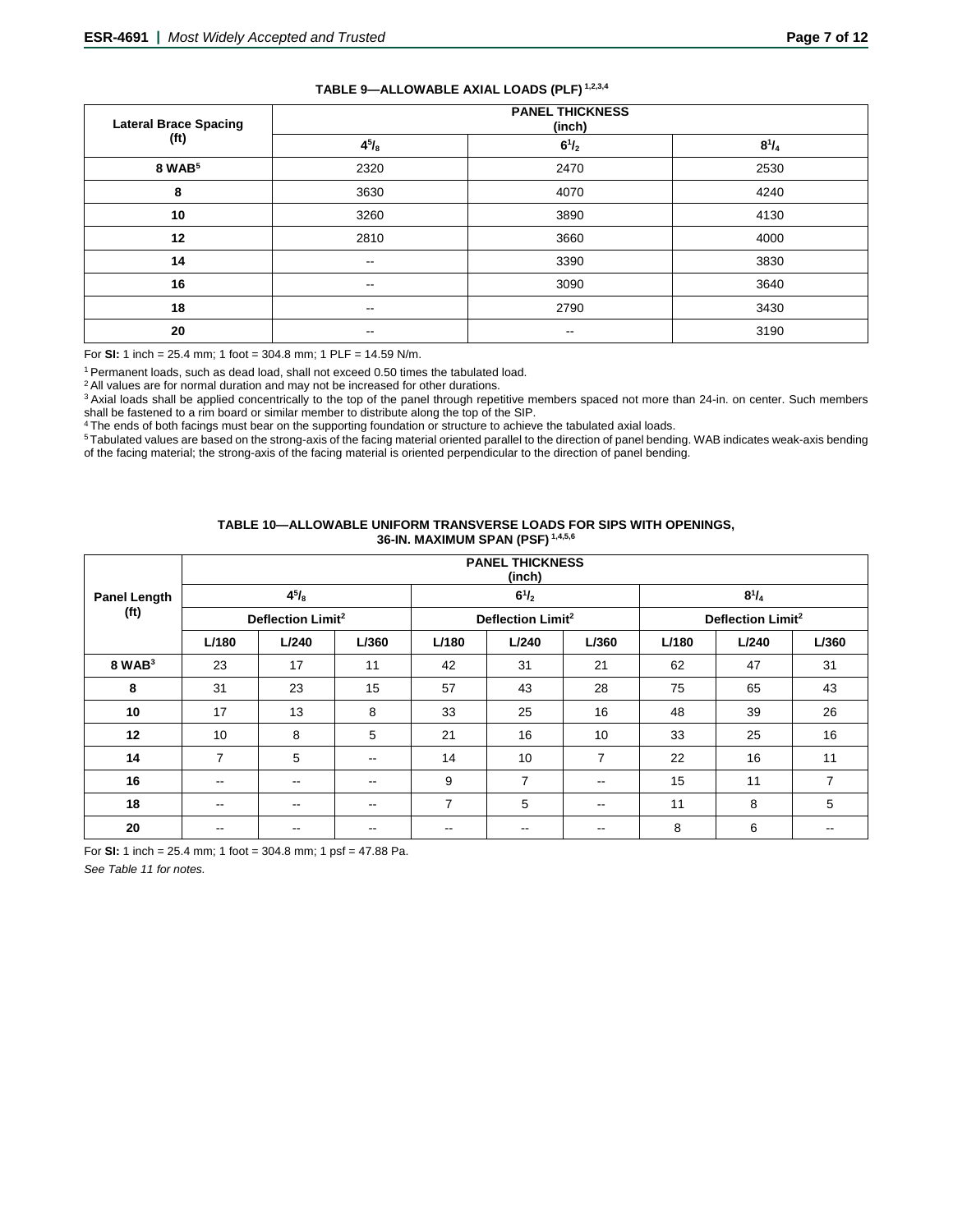|                                          |                               | <b>PANEL THICKNESS</b><br>(inch) |       |                          |                               |                          |       |                               |       |  |  |  |  |
|------------------------------------------|-------------------------------|----------------------------------|-------|--------------------------|-------------------------------|--------------------------|-------|-------------------------------|-------|--|--|--|--|
| <b>Panel Length</b><br>(f <sub>t</sub> ) |                               | $4^{5}/_{8}$                     |       |                          | $6^{1}/_{2}$                  |                          |       | $8^{1}/_{4}$                  |       |  |  |  |  |
|                                          | Deflection Limit <sup>2</sup> |                                  |       |                          | Deflection Limit <sup>2</sup> |                          |       | Deflection Limit <sup>2</sup> |       |  |  |  |  |
|                                          | L/180                         | L/240                            | L/360 | L/180                    | L/240                         | L/360                    | L/180 | L/240                         | L/360 |  |  |  |  |
| $8$ WAB $3$                              | 16                            | 12                               | 8     | 29                       | 23                            | 15                       | 39    | 36                            | 24    |  |  |  |  |
| 8                                        | 23                            | 17                               | 11    | 37                       | 33                            | 22                       | 49    | 49                            | 34    |  |  |  |  |
| 10                                       | 12                            | 9                                | 6     | 24                       | 19                            | 12                       | 31    | 29                            | 19    |  |  |  |  |
| 12                                       | $\overline{7}$                | 5                                | --    | 15                       | 11                            | 7                        | 21    | 18                            | 12    |  |  |  |  |
| 14                                       | 5                             | $\overline{\phantom{m}}$         | $- -$ | 10                       | 7                             | 5                        | 16    | 12                            | 8     |  |  |  |  |
| 16                                       | $\overline{\phantom{a}}$      | $- -$                            | --    | $\overline{7}$           | 5                             | $\overline{\phantom{m}}$ | 11    | 8                             | 5     |  |  |  |  |
| 18                                       | $\overline{\phantom{a}}$      | $\sim$ $\sim$                    | $- -$ | 5                        | $\overline{\phantom{m}}$      | $\overline{\phantom{a}}$ | 8     | 6                             | $- -$ |  |  |  |  |
| 20                                       | $- -$                         | $- -$                            | $- -$ | $\overline{\phantom{m}}$ | $\sim$ $\sim$                 | $\overline{\phantom{a}}$ | 6     | $\sim$ $\sim$                 | --    |  |  |  |  |

## **TABLE 11—ALLOWABLE UNIFORM TRANSVERSE LOADS FOR SIPS WITH OPENINGS, 72-INCH MAXIMUM SPAN (PSF) 1,4,5,6**

For **SI:** 1 inch = 25.4 mm; 1 foot = 304.8 mm; 1 psf = 47.88 Pa.

<sup>1</sup> Table values represent wall panel capacities utilizing a zero bearing configuration (Figure 2). Construction shall be as described in Section 4.1.7 of this report.

<sup>2</sup> Deflection limit shall be selected by building designer based on the serviceability requirements of the structure and the requirements of adopted building code. Values are based on loads of short duration only and do not consider the effects of creep.

<sup>3</sup> Tabulated values are based on the strong-axis of the facing material oriented parallel to the direction of panel bending. WAB indicates weak-axis bending of the facing material; the strong-axis of the facing material is oriented perpendicular to the direction of panel bending.

<sup>4</sup> Permanent loads, such as dead load, shall not exceed 0.50 times the tabulated load.<br><sup>5</sup> Tabulated values assume header depths ranging from 12-in. to 36-in.

 $6$  SIP splines are not permitted within 6-in. of the end of the header and are not permitted within the header.

# **TABLE 12—ALLOWABLE AXIAL LOADS FOR SIPS WITH OPENINGS, 36-IN. MAXIMUM SPAN (PLF) 1,2,3,4,6,7**

| <b>Lateral Brace Spacing</b><br>(f <sub>t</sub> ) | <b>Panel Thickness</b><br>(inch) |                          |              |
|---------------------------------------------------|----------------------------------|--------------------------|--------------|
|                                                   | $4^{5}/_{8}$                     | $6^{1}/_{2}$             | $8^{1}/_{4}$ |
| 8 WAB <sup>5</sup>                                | 770                              | 820                      | 840          |
| 8                                                 | 1210                             | 1355                     | 1410         |
| 10                                                | 1085                             | 1295                     | 1375         |
| 12                                                | 935                              | 1220                     | 1330         |
| 14                                                | $- -$                            | 1130                     | 1275         |
| 16                                                | $- -$                            | 1030                     | 1210         |
| 18                                                | $\overline{\phantom{a}}$         | 930                      | 1140         |
| 20                                                | $- -$                            | $\overline{\phantom{m}}$ | 1060         |

For **SI:** 1 inch = 25.4 mm; 1 foot = 304.8 mm; ; 1 plf = 14.59 N/m.

*See Table 13 for notes.*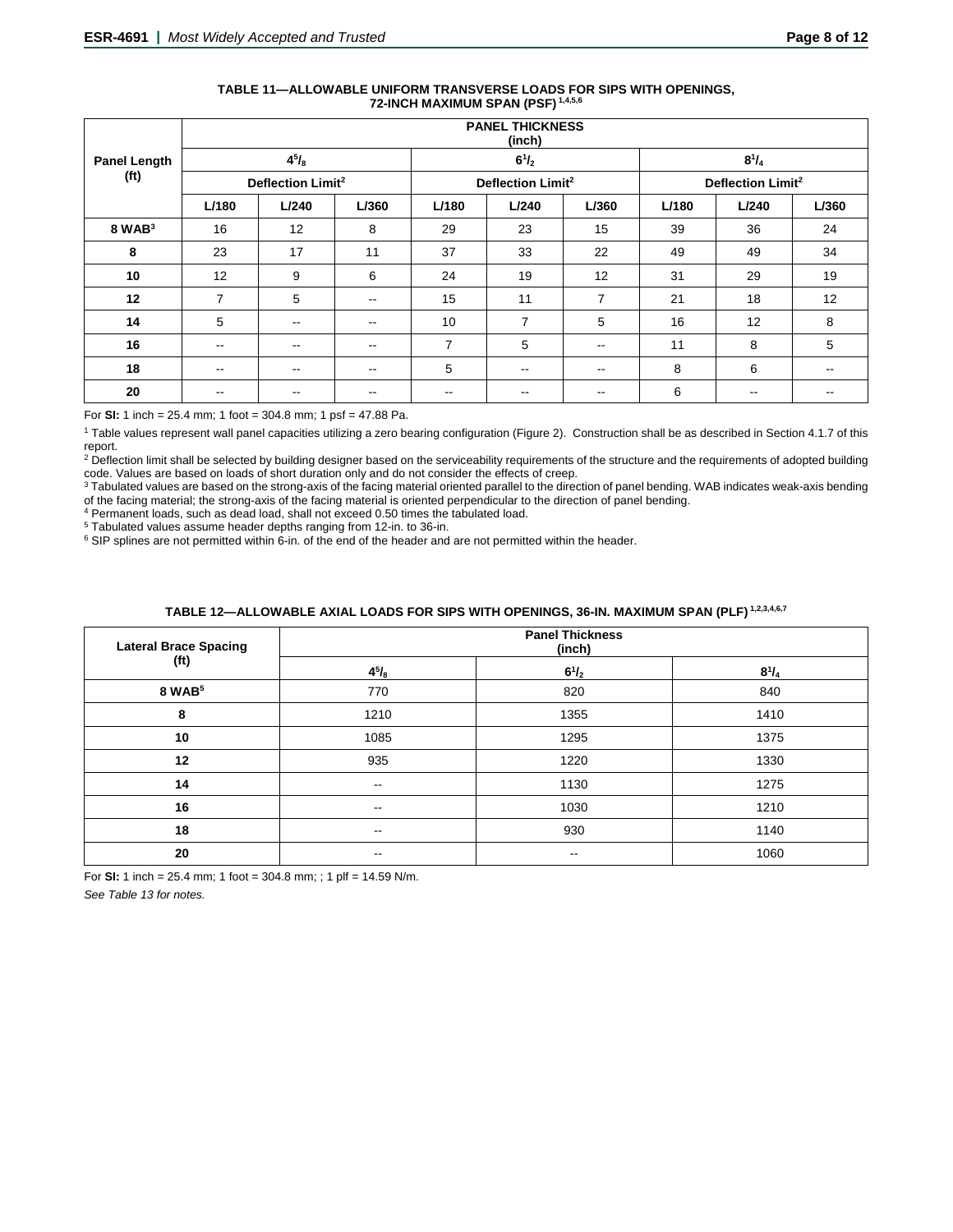# **TABLE 13—ALLOWABLE AXIAL LOADS FOR SIPS WITH OPENINGS, 72-IN. MAXIMUM SPAN (PLF) 1,2,3,4,6,7**

| <b>Lateral Brace Spacing</b><br>(ft) | <b>Panel Thickness</b><br>(inch) |                          |              |
|--------------------------------------|----------------------------------|--------------------------|--------------|
|                                      | $4^{5/8}$                        | $6^{1}/_{2}$             | $8^{1}/_{4}$ |
| 8 WAB <sup>5</sup>                   | 460                              | 490                      | 505          |
| 8                                    | 725                              | 810                      | 845          |
| 10                                   | 650                              | 775                      | 825          |
| 12                                   | 560                              | 730                      | 800          |
| 14                                   | $\overline{\phantom{a}}$         | 675                      | 765          |
| 16                                   | --                               | 615                      | 725          |
| 18                                   | $\overline{\phantom{m}}$         | 555                      | 685          |
| 20                                   | --                               | $\overline{\phantom{m}}$ | 635          |

For **SI:** 1 inch = 25.4 mm; 1 foot = 304.8 mm; 1 plf = 14.59 N/m.

1 Permanent loads, such as dead load, shall not exceed 0.50 times the tabulated load.

<sup>2</sup> All values are for normal duration and may not be increased for other durations.

<sup>3</sup> Axial loads shall be applied concentrically to the top of the panel through repetitive members spaced not more than 24-in. on center. Such members shall be fastened to a rim board or similar member to distribute along the top of the SIP.

4 The ends of both facings must bear on the supporting foundation or structure to achieve the tabulated axial loads.

5 Tabulated values are based on the strong-axis of the facing material oriented parallel to the direction of panel bending. WAB indicates weak-axis bending of the facing material; the strong-axis of the facing material is oriented perpendicular to the direction of panel bending.<br><sup>6</sup> Tabulated values assume header depths ranging from 12-in. to 36-in.

<sup>7</sup> SIP splines are not permitted within 6-in. of the end of the header and are not permitted within the header.

#### **TABLE 14—ALLOWABLE IN-PLANE SHEAR STRENGTH (POUNDS PER FOOT) FOR SIP SHEAR WALLS (WIND AND SEISMIC LOADS IN SEISMIC DESIGN CATEGORIES A, B AND C) 1, 2**

| <b>Spline</b><br>Type <sup>3</sup> | <b>Minimum</b><br><b>Nominal</b>        | Minimum Facing Connections <sup>2,4</sup>            |                                                      |                                                      |                               |
|------------------------------------|-----------------------------------------|------------------------------------------------------|------------------------------------------------------|------------------------------------------------------|-------------------------------|
|                                    | <b>SIP</b><br><b>Thickness</b><br>(in.) | Chord <sup>2</sup>                                   | Plate <sup>2</sup>                                   | $S$ pline <sup>3</sup>                               | <b>Shear</b><br>Strength(plf) |
| Block or                           | $4^{5}/_{8}$                            | 0.131-in. x $2^{1/2}$ -in. nails,<br>6-in. on center | 0.131-in. x $2^{1/2}$ -in. nails,<br>6-in. on center | 0.131-in. x $2^{1/2}$ -in. nails.<br>6-in. on center | 380                           |
| Surface Spline                     | $8^{1}/_{4}$                            | 0.131-in. x $2^{1}/2$ -in. nails,<br>6-in. on center | 0.131-in. x $2^{1}/2$ -in. nails,<br>6-in. on center | 0.131-in. x $2^{1}/2$ -in. nails,<br>6-in. on center | 400                           |

For **SI:** 1 inch = 25.4 mm; 1 foot = 304.8 mm; 1 psf = 47.88 Pa.; 1 plf = 14.59 N/m.

<sup>1</sup> Maximum shear wall dimensions ratio shall not exceed 2:1 (height: width) for resisting wind or seismic loads.

<sup>2</sup> Chords, hold downs and connections to other structural elements must be designed by a registered design professional in accordance with accepted engineering practice.

<sup>3</sup> Spline type at interior panel-to-panel joints only. Solid chord members are required at each end of each shear wall segment.

<sup>4</sup> Required connections must be made on each side of the panel. Dimensional or engineered lumber shall have an equivalent specific gravity of 0.42 or greater.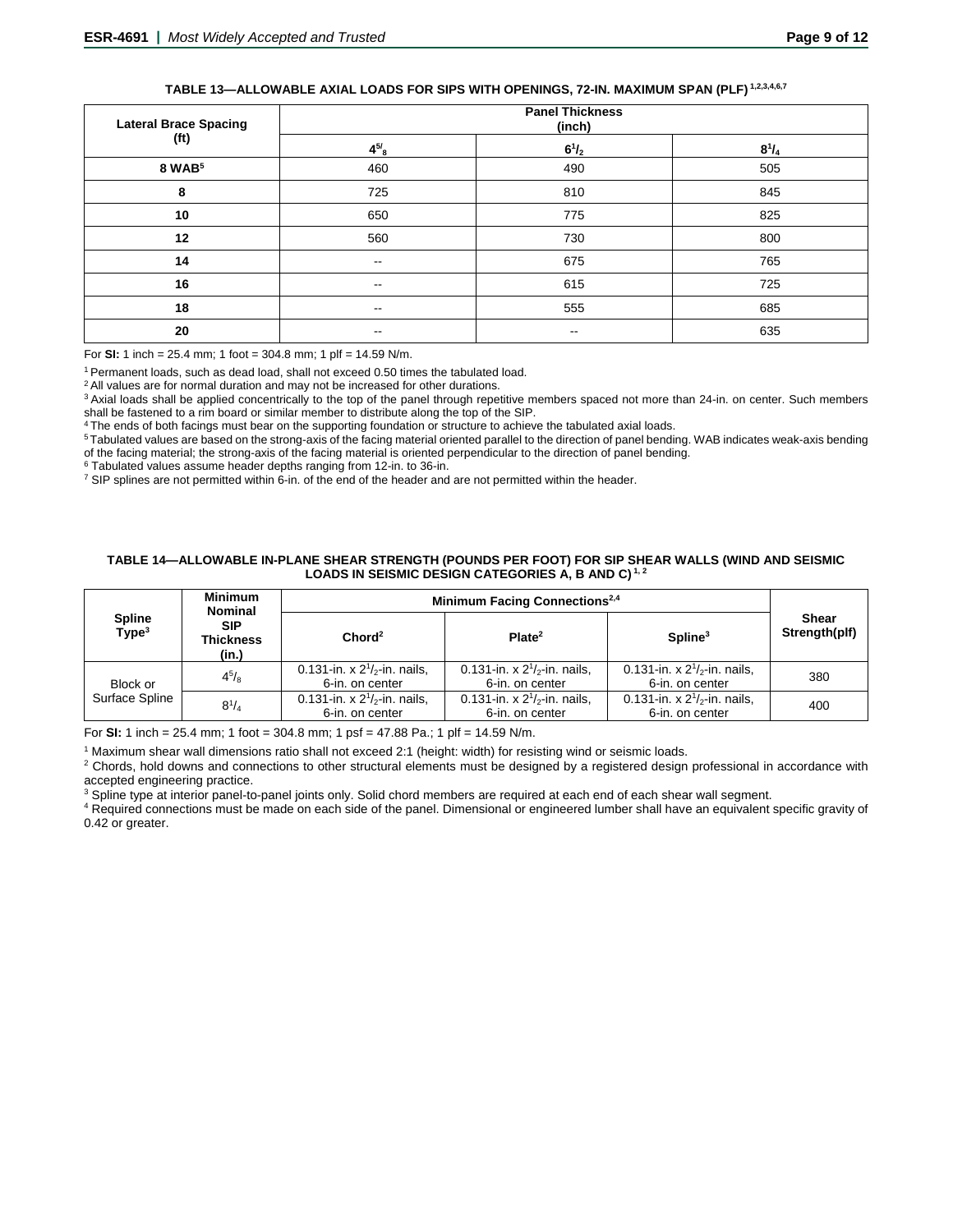#### **TABLE 15—ALLOWABLE IN-PLANE SHEAR STRENGTH FOR HORIZONTAL DIAPHRAGMS SUBJECTED TO WIND OR SEISMIC LOADING**

| <b>Minimum</b>                                  | <b>Minimum Connections</b>                                                                                                                                 |                                                                                                                                                              |                                                                                                | <b>Shear</b>             |                      |
|-------------------------------------------------|------------------------------------------------------------------------------------------------------------------------------------------------------------|--------------------------------------------------------------------------------------------------------------------------------------------------------------|------------------------------------------------------------------------------------------------|--------------------------|----------------------|
| <b>Nominal SIP</b><br><b>Thickness</b><br>(in.) | Surface Spline <sup>1</sup><br>(Figure 3b)                                                                                                                 | <b>Boundary</b><br><b>Support Element</b><br>(Figure 3c)                                                                                                     | <b>Interior</b><br>Support Spline <sup>2,3</sup><br>(Figure 3a)                                | <b>Strength</b><br>(plf) | Max. Aspect<br>Ratio |
| $8 - 1/4$                                       | 0.131-in. x $2^{1}/2$ -in. nails,<br>6-in. on center<br>$\frac{7}{16}$ -in. x 3-in.<br><b>OSB Surface Spline</b>                                           | 10-in. length, 0.190-in.<br>shank diameter, 0.255-in.<br>thread $o.d., 2.750-in.$<br>thread length, 0.625-in.<br>head diameter SIP screw.<br>6-in. on center | 0.131-in. x $2^{1}/2$ -in. nails.<br>6-in, on center                                           | 265                      | 3:1                  |
|                                                 | 0.131-in. x $2^{1}/2$ -in. nails,<br>4-in. on center<br>$\frac{7}{16}$ -in. x 3-in.<br><b>OSB Surface Spline</b>                                           | 10-in. length, 0.190-in.<br>shank diameter, 0.255-in.<br>thread $o.d., 2.750-in.$<br>thread length, 0.625-in.<br>head diameter SIP screw.<br>4-in. on center | 0.131-in. x $2^{1}/_{2}$ -in. nails,<br>4-in. on center                                        | 330                      | 3:1                  |
|                                                 | 0.131-in. x $2^{1}/2$ -in. nails.<br>2-in. on center, two rows<br>staggered $\frac{3}{8}$ -in.<br>$\frac{7}{16}$ -in. x 3-in.<br><b>OSB Surface Spline</b> | 10-in. length, 0.190-in.<br>shank diameter, 0.255-in.<br>thread o.d., 2.750-in.<br>thread length, 0.625-in.<br>head diameter SIP screw,<br>3-in. on center   | 0.131-in. x $2^{1}/2$ -in. nails,<br>2-in. on center, two rows<br>staggered $\frac{3}{8}$ -in. | 575                      | 3:1                  |

For **SI:** 1 inch = 25.4 mm, 1 PLF = 14.59 N/m

1 Surface or block spline only at interior panel-to-panel joints. Specified fasteners are required on both sides of panel joint through the top surface only, as shown in Figure 3b.

<sup>2</sup>Interior support spline shall be solid lumber 1<sup>1</sup>/<sub>2</sub>-inch-wide minimum and have a specific gravity of 0.42 or greater. Specified fasteners are required through both facings as shown in Figure 3c.

3 Attachment of panels to interior supports is the responsibility of the designer and are not included with the shear strength capacities in this table.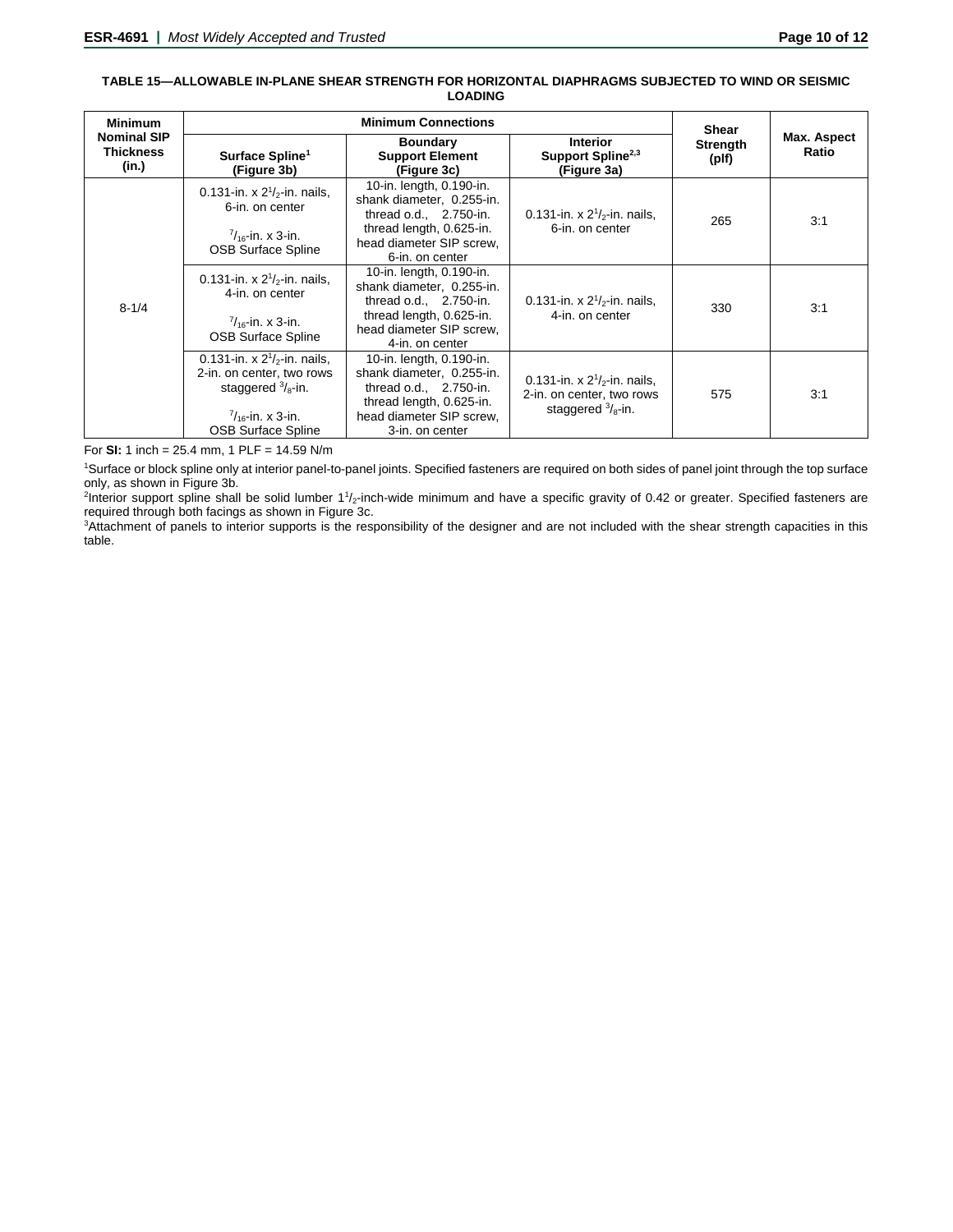# **TABLE 16—COMPONENT MATERIAL SOURCES**

| Facing                                                                                                                                       | Core                                                                                                                     | <b>Adhesive</b>                                                                                        |
|----------------------------------------------------------------------------------------------------------------------------------------------|--------------------------------------------------------------------------------------------------------------------------|--------------------------------------------------------------------------------------------------------|
| Louisiana-Pacific Corporation<br>Sagola, MI<br>Distributed by:<br>Viking Forest Products, LLC<br>7615 Smetana Lane<br>Eden Prairie, MN 55344 | Atlas Molded Products,<br>A Division of Atlas Roofing Corporation<br>8240 Byron Center Road SW<br>Byron Center, MI 49315 | Ashland, LLC<br>5475 Rings Road<br>Dublin, OH 43017                                                    |
| Norbord, Inc.<br>1 Toronto Street, Suite 600<br>Toronto ON, Canada M5C 2W4                                                                   | Benchmark Foam, Inc.<br>401 Pheasant Ridge Drive<br>Watertown, SD 57201                                                  | <b>DuPont Specialty Products</b><br>200 Larkin Center<br>1501 Larkin Center Drive<br>Midland, MI 48674 |
| Tolko Industries, Ltd.<br>3203 30 <sup>th</sup> Avenue<br>Vernon BC, Canada V1T 6M1                                                          | Carpenter Foam<br>1021 E Springfield Road<br>High Point, NC 27263                                                        |                                                                                                        |
|                                                                                                                                              | Creative Packaging Company<br>6301 Midland Industrial Drive<br>Shelbyville, KY 40065                                     |                                                                                                        |
|                                                                                                                                              | Insulfoam, a Carlisle Company<br>1507 Sunburst Lane<br>Mead, NE 68041 (I-41)                                             |                                                                                                        |
|                                                                                                                                              | Iowa EPS Products, Inc.<br>5554 N.E. 16 <sup>th</sup> Street<br>Des Moines, IA 50313                                     |                                                                                                        |
|                                                                                                                                              | OPCO, Inc.<br>P.O. Box 101<br>Latrobe, PA 15650                                                                          |                                                                                                        |
|                                                                                                                                              | <b>Plymouth Foam</b><br>1 Southern Gateway Drive<br>Gnadenhutten, OH 44629                                               |                                                                                                        |
|                                                                                                                                              | Polar Industries, Inc.<br>32 Gramar Avenue<br>Prospect, CT 06712                                                         |                                                                                                        |
|                                                                                                                                              | Powerfoam Insulation<br>Division of Metl-Span LTD.<br>550 Murray Street, Highway 287<br>Midlothian, TX 76065             |                                                                                                        |
|                                                                                                                                              | Thermal Foams, Inc.<br>2101 Kenmore Avenue<br>Buffalo, NY 14207                                                          |                                                                                                        |